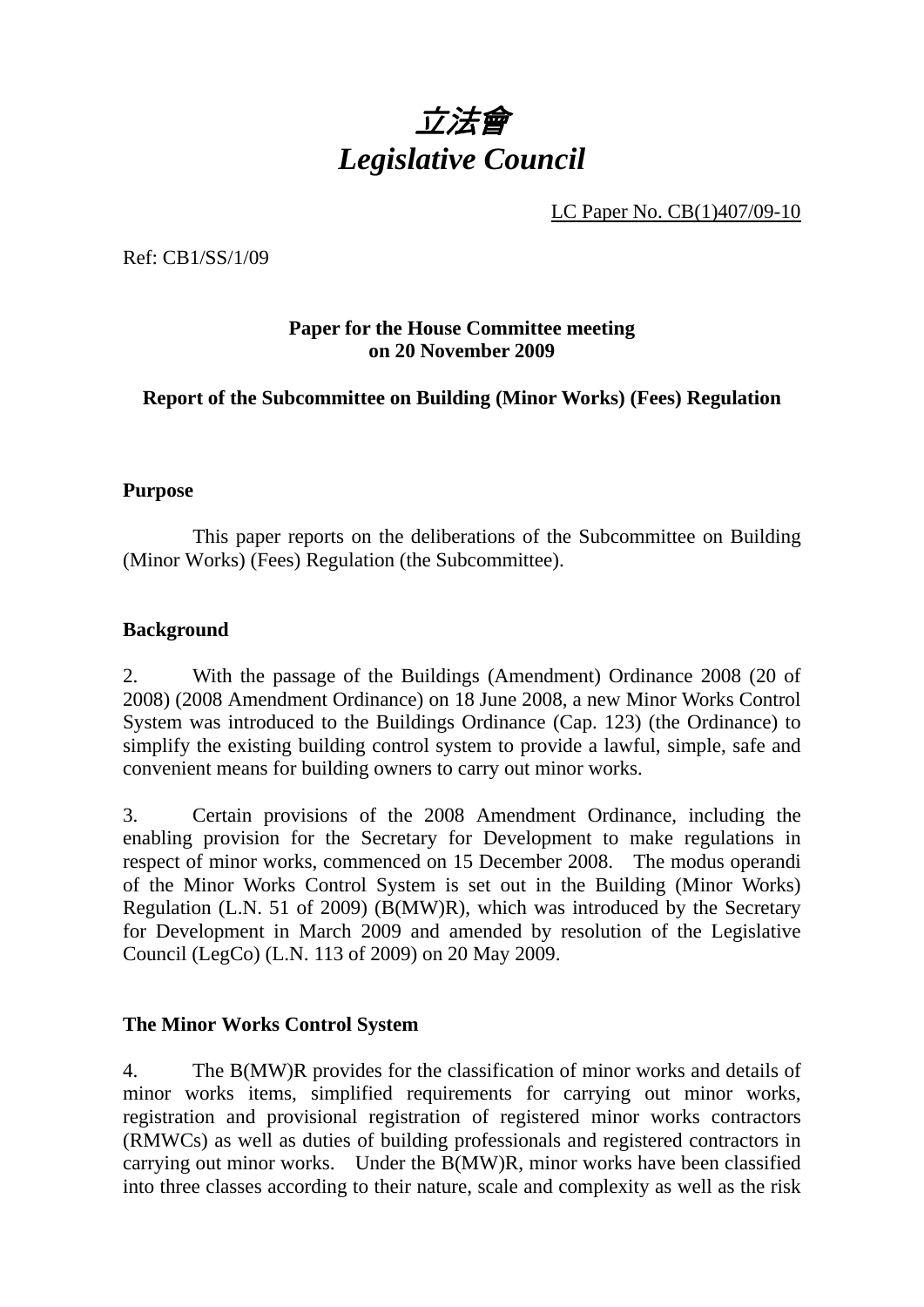to safety they pose. The works under each class are further classified into types and items that correspond to the specialization of works in the industry.

5. According to the registration system for qualified RMWCs provided in the 2008 Amendment Ordinance, contractors applying for registration as RMWCs could be body corporates, partnerships, sole proprietorships or individuals (for class III minor works only), and they have to satisfy the Building Authority (BA) that they possess the necessary technical qualifications and work experience before they could be registered under the Ordinance. For practitioners applying for registration as RMWCs operating as firms, their applications would be assessed based on their representatives' academic qualifications and/or relevant experience, comprehension of the statutory requirements, as well as professional experience in the management and supervision of works projects. Practitioners who apply for registration as class III RMWCs operating as individuals will also be required to prove their technical qualifications and/or relevant experience in carrying out the class III minor works items personally.

6. A transitional period and a two-year provisional registration arrangement would be put in place to allow time for the existing minor works practitioners to prepare for registration. The provisional registration would only be available to applicants operating as firms. As for individual applicants, provisional registration is not required because the procedures are simple and straightforward – such individual applicants could obtain the registration by virtue of either qualifications or experience and after attending a one-day top-up course.

### **The Building (Minor Works) (Fees) Regulation**

7. The Building (Minor Works) (Fees) Regulation (L.N. 178 of 2009) (the Fees Regulation) was gazetted on 9 October 2009 and tabled at LegCo on 14 October 2009. The Fees Regulation sets out the level of fees for the various applications for registration as RMWCs under the B(MW)R, including new registration, renewal of registration, restoration of name to register, registration of additional class, type or item of minor works, nomination of additional authorized signatory, review of unsuccessful application and provisional registration. According to the Administration, the proposed fee structure is established on the basis of recovering the full cost of administering the registration system.

### **The Subcommittee**

8. At the meeting of the House Committee on 16 October 2009, Members agreed to form a subcommittee to study the Fees Regulation. Under the chairmanship of Hon CHAN Kin-por, the Subcommittee has held three meetings. The membership list of the Subcommittee is in **Appendix I**. The Subcommittee has invited relevant organizations to give views on the Fees Regulation.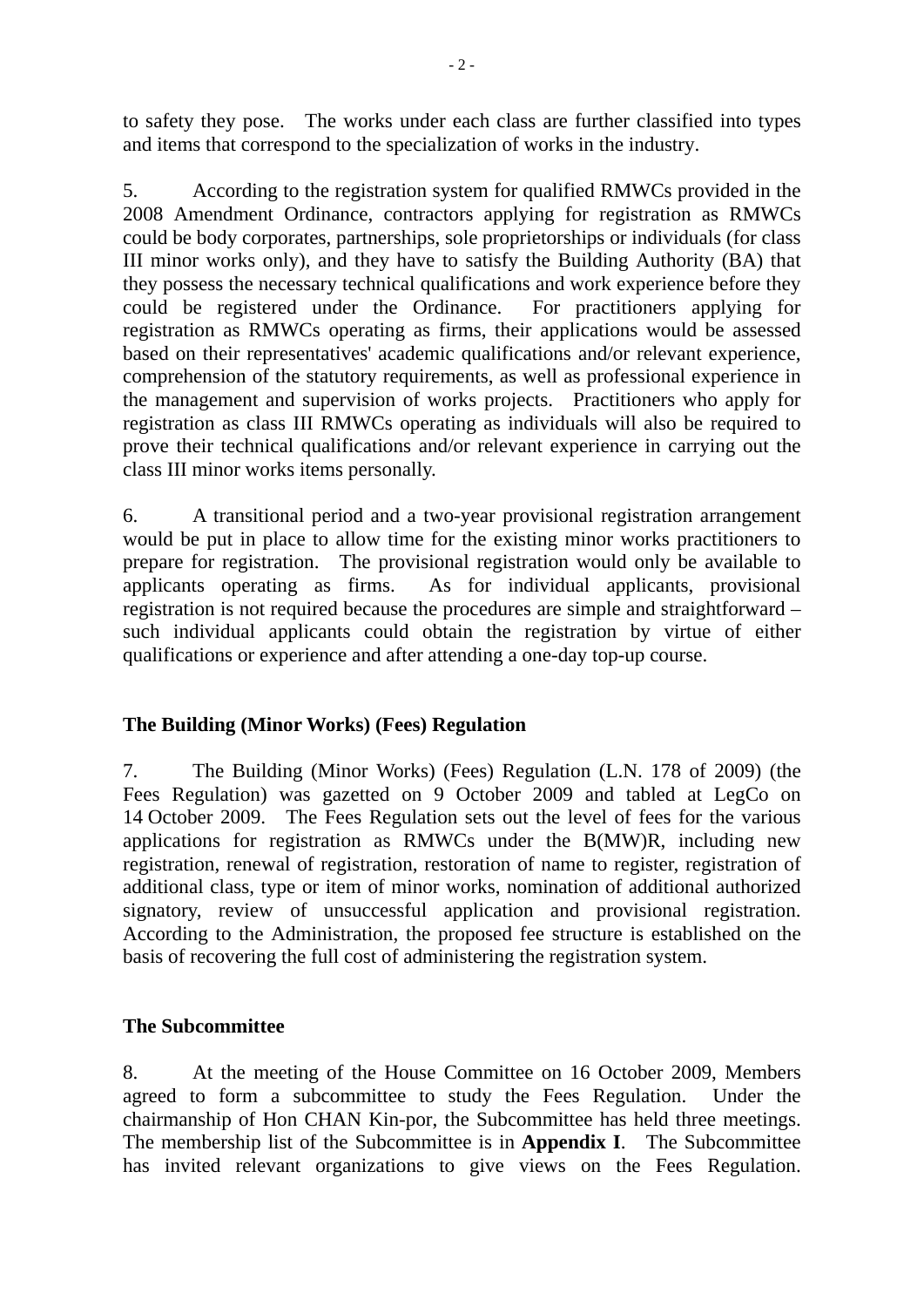Representatives of eight organizations made oral presentation and one of them also provided a written submission. A list of the eight organizations is in **Appendix II**.

### **Deliberations of the Subcommittee**

### Basis for setting the fees

9. The Subcommittee has expressed concern about the basis for setting the following fees: (a) non-natural person applicants (such as firms) have to pay for both application and registration while there is only a single registration fee for natural person applicants; and (b) natural person applicants seeking registration on the basis of experience have to pay a higher fee than those seeking registration on the basis of qualifications.

10. Regarding the fee for non-natural person applicants, the Administration has explained that separating application and registration fees would reduce the costs to be borne by unsuccessful non-natural person applicants as these applicants would only have to pay the application fee. There is no such need for natural person applicants in view of the high expected success rate and the low fees involved.

11. The Subcommittee notes the view of deputations that application fees for non-natural persons are on the high side when compared with those for registration as registered general building contractors, bearing in mind that the scope of works to be undertaken by the latter is much wider. The Subcommittee also notes the views of deputations that the Administration should consider waiving half of the fees for provisional registration, reducing the registration fees, especially those for non-natural persons, and narrowing down the differences between the registration fees for non-natural persons and natural persons.

12. On the higher fee payable by natural person applicants seeking registration on the basis of experience, the Administration has explained that as more procedures and resources would be involved in vetting applications on the basis of experience, the corresponding fees would be higher. To address the concerns of members and deputations about the affordability of the registration fees to individual practitioners, especially those aged minor works practitioners, and to encourage early registration, the Administration has agreed to introduce a time-limited "early bird" incentive during the first 12 months of the registration period for those practitioners without any formal qualifications. During the said period, the Buildings Department (BD) will provide a subsidy of \$150 to each applicant whose first-time application of any class III minor works item solely relies on his/her experience. With this subsidy, such an applicant will only need to pay \$155 (instead of \$305) for registration, which is the same as the fee for those applying by virtue of qualifications.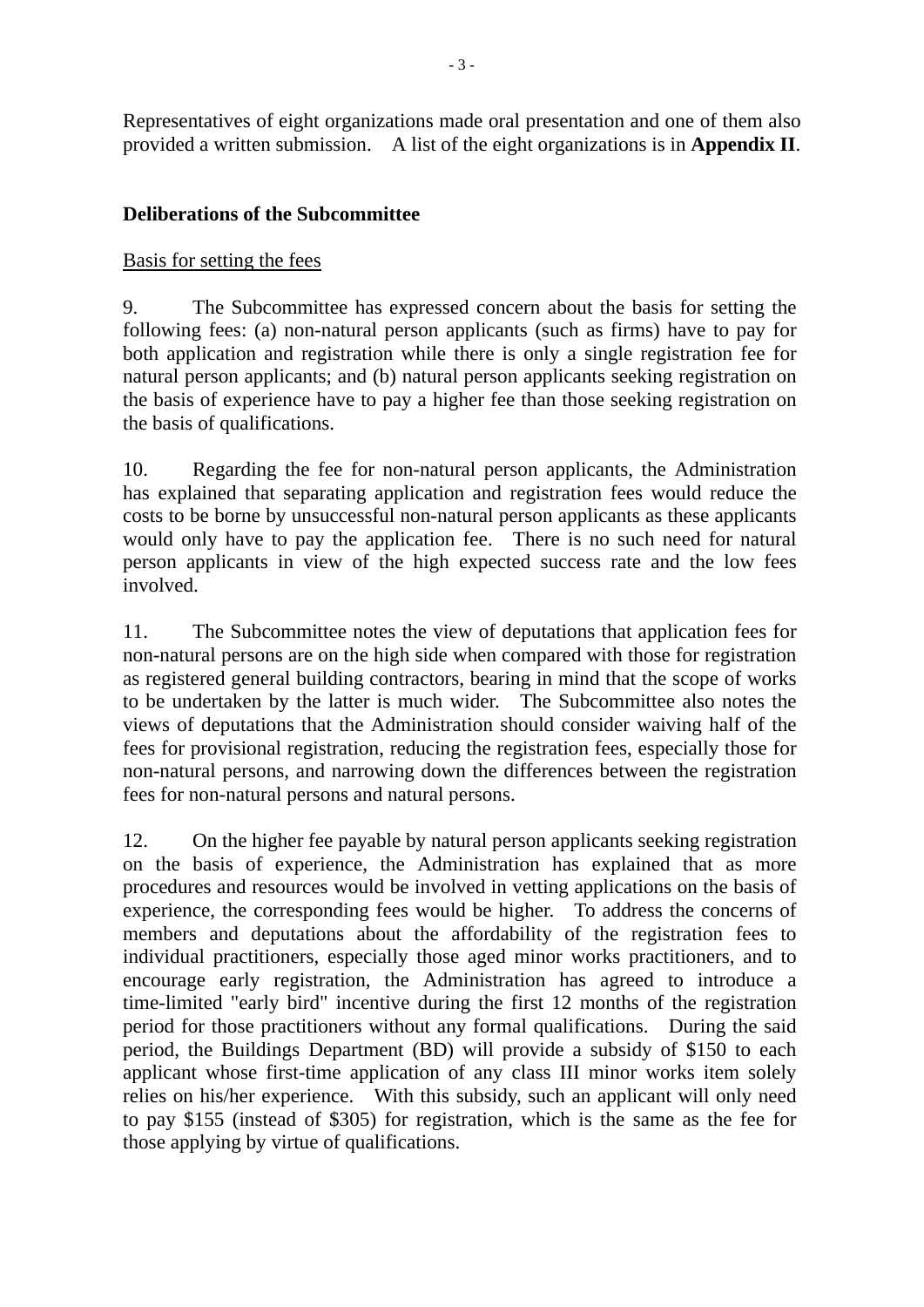13. The Subcommittee has expressed concerns about the considerations and consultation procedures involved in setting the various fees under the Fees Regulation and in future fees revisions. According to the Administration, it is an established Government policy that fees charged by the Government should in general be set at levels adequate to recover the full cost of providing the goods or services. Regarding the present Fees Regulation, the fees mainly cover staff cost incurred in processing the applications, departmental expenditure as well as other associated expenditure of registration committee meetings. If the number of applications deviates from the original estimate, there might be room for review/adjustment of fees. The fees will be regularly reviewed and, where necessary, revised on an annual basis. The revision can be upwards or downwards, as the case may be.

14. For the introduction of the Minor Works Control System, BD has been working in close liaison with its dedicated working group on minor works. BD has explained to the members of the working group the established full cost recovery principle of the Government, and that in fact most of the fees are calculated at the 2007-2008 price level and the some 10% inflation factor has not been taken into account in the current calculation. As such, there is no room for further reduction in the proposed fees. Before making any adjustment to a fees item prescribed under the Ordinance, BD will consult the building industry through the established channels. Revision of fees involves amendments to subsidiary legislation, which is subject to negative vetting by LegCo.

### Fees for review of decisions on registration applications

15. To address the concerns of deputations about the proposed fees for review of decisions on registration applications (the review fees), the Subcommittee has requested the Administration to consider reducing the review fees for all applicants; waiving the review fees for applicants seeking review of decisions on registration application for the first time; and refunding the review fees for successful review applicants.

16. The Administration has explained that under the review mechanism, an unsuccessful applicant may make a written application in specified form to BA for review of his/her case. A Minor Works Contractors Registration Committee will be convened for each review application to scrutinize the case and make a recommendation to BA. As the review mechanism involves the processing of submitted documents, meetings of the Minor Works Contractors Registration Committee, as well as processing and notification of the applicant of the decision, the Administration considers it not practicable to waive the fees for all such applications. Nevertheless, in response to the concerns of members and deputations, the Administration has agreed to refund the review fees for an application where BA substitutes the original decision to which the request for review relates with another decision. The Administration will move amendments to sections 8, 17 and 21 of the Fees Regulation to this effect.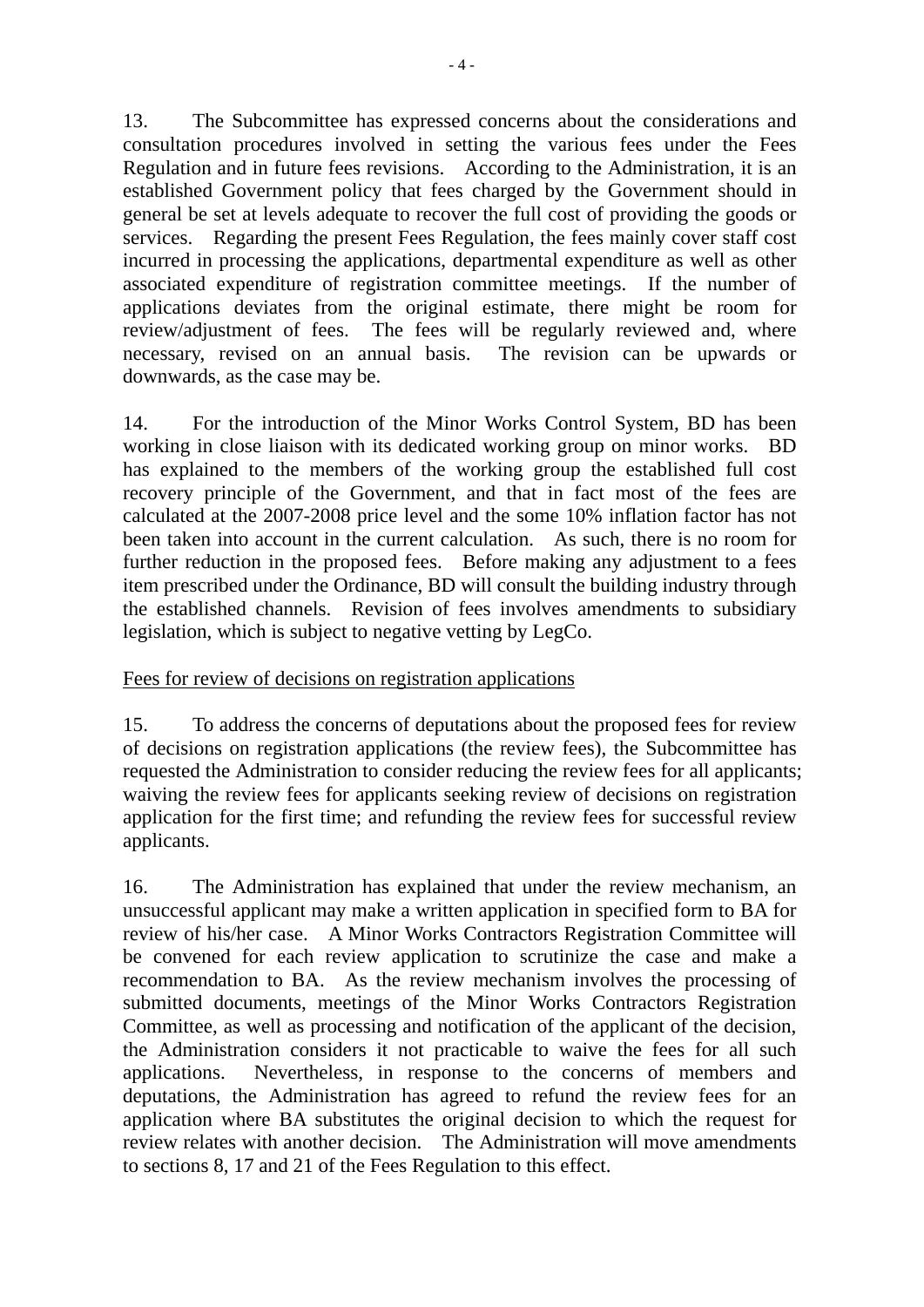Registration as natural persons and non-natural persons

17. As some applicants can apply for registration as non-natural persons or as natural persons, the Subcommittee has asked the Administration the measures to be adopted to ensure that the applicants are applying for registration under the appropriate category. The Administration has explained that minor works practitioners applying under the non-natural person category are generally larger in their scale of operation. They have to apply for at least a whole type of minor works (instead of an individual class III item as for natural persons) in their applications. Under this category, BA will accept applications for registration in respect of different classes and types of minor works.

18. Regarding registration as natural persons, it is meant to cater for small scale operations at the individual minor works item level. Instead of being conversant with all items in a type of minor works, the individual applicants are competent in personally carrying out class III minor works items that are mainly simple household works. The Administration accepts eligible individuals who personally carry out minor works to register for one or more items of class III minor works. BD will exercise special care in the scrutiny of applications, launch an extensive publicity campaign for the industry, and provide advisory services to facilitate registration.

### **Proposed amendments**

19. A marked-up copy of the Administration's proposed amendments to the Fees Regulation is given in **Appendix III**. The Administration intends to move a motion at the Council meeting on 2 December 2009 to give effect to the amendments.

### **Recommendation**

20. The Subcommittee supports the Administration's proposed amendments.

### **Advice sought**

21. Members are requested to note the deliberations and recommendation of the Subcommittee.

Council Business Division 1 Legislative Council Secretariat 19 November 2009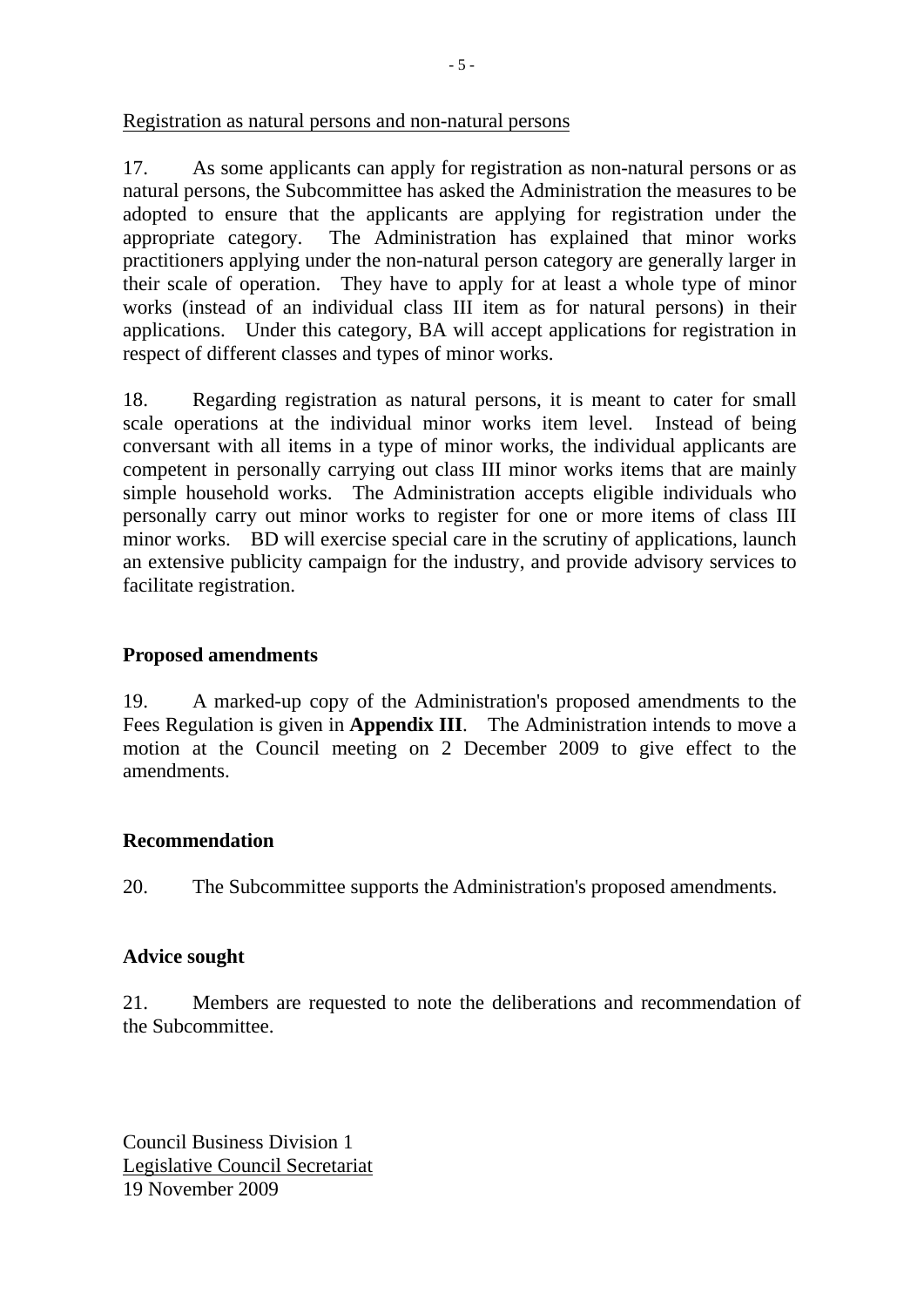## **Appendix I**

# **Subcommittee on Building (Minor Works) (Fees) Regulation**

## **Membership list**

| <b>Chairman</b>      | Hon CHAN Kin-por, JP                                                                                                                                                                                                                                                                    |
|----------------------|-----------------------------------------------------------------------------------------------------------------------------------------------------------------------------------------------------------------------------------------------------------------------------------------|
| <b>Members</b>       | Ir Dr Hon Raymond HO Chung-tai, SBS, S.B.St.J., JP<br>Hon Abraham SHEK Lai-him, SBS, JP<br>Hon LI Fung-ying, BBS, JP<br>Hon Albert CHAN Wai-yip<br>Hon LEE Wing-tat<br>Hon CHEUNG Hok-ming, GBS, JP<br>Prof Hon Patrick LAU Sau-shing, SBS, JP<br>Hon Tanya CHAN<br>Hon IP Wai-ming, MH |
|                      | (Total: 10 members)                                                                                                                                                                                                                                                                     |
| <b>Clerk</b>         | Mr WONG Siu-yee                                                                                                                                                                                                                                                                         |
| <b>Legal Adviser</b> | Mr Kelvin LEE                                                                                                                                                                                                                                                                           |
| <b>Date</b>          | 28 October 2009                                                                                                                                                                                                                                                                         |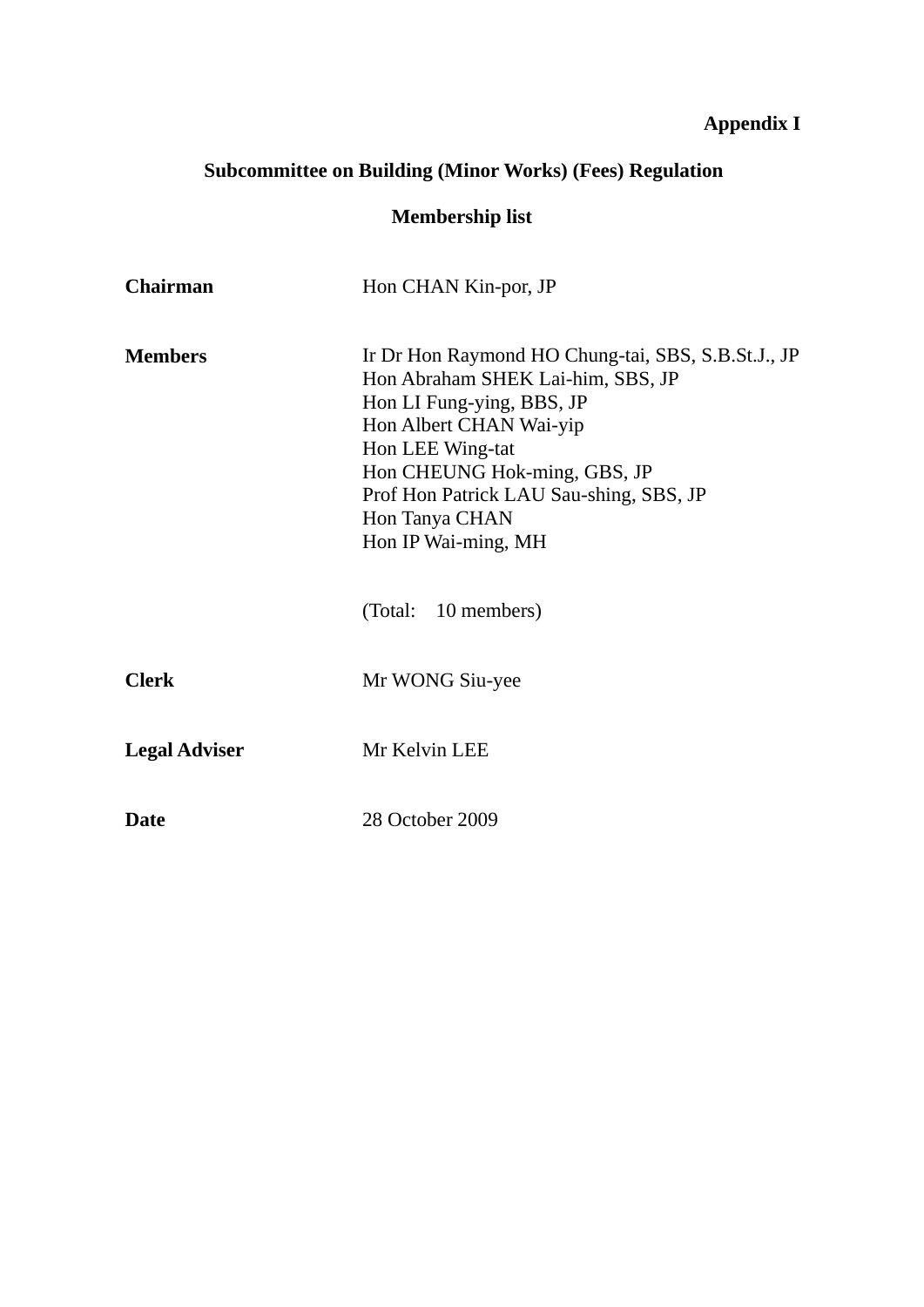### **Appendix II**

### **Subcommittee on Building (Minor Works) (Fees) Regulation**

### **List of organizations which have made oral presentation/written submission to the Subcommittee**

#### Oral presentation

- 1. Hong Kong Licensed Plumbers Association Ltd.
- 2. Registered Minor Works Contractor Signatory Association Ltd.
- 3. The Hong Kong Institute of Surveyors
- 4. Hong Kong Professional Sign Maker Association Limited
- 5. Hong Kong General Building Contractors Association Ltd.
- 6. Hong Kong Water Works Professionals Association
- 7. The Federation of Hong Kong Electrical & Mechanical Industries Trades Unions
- 8. Hong Kong Institute of Construction Managers

### Written submission

1. Hong Kong Professional Sign Maker Association Limited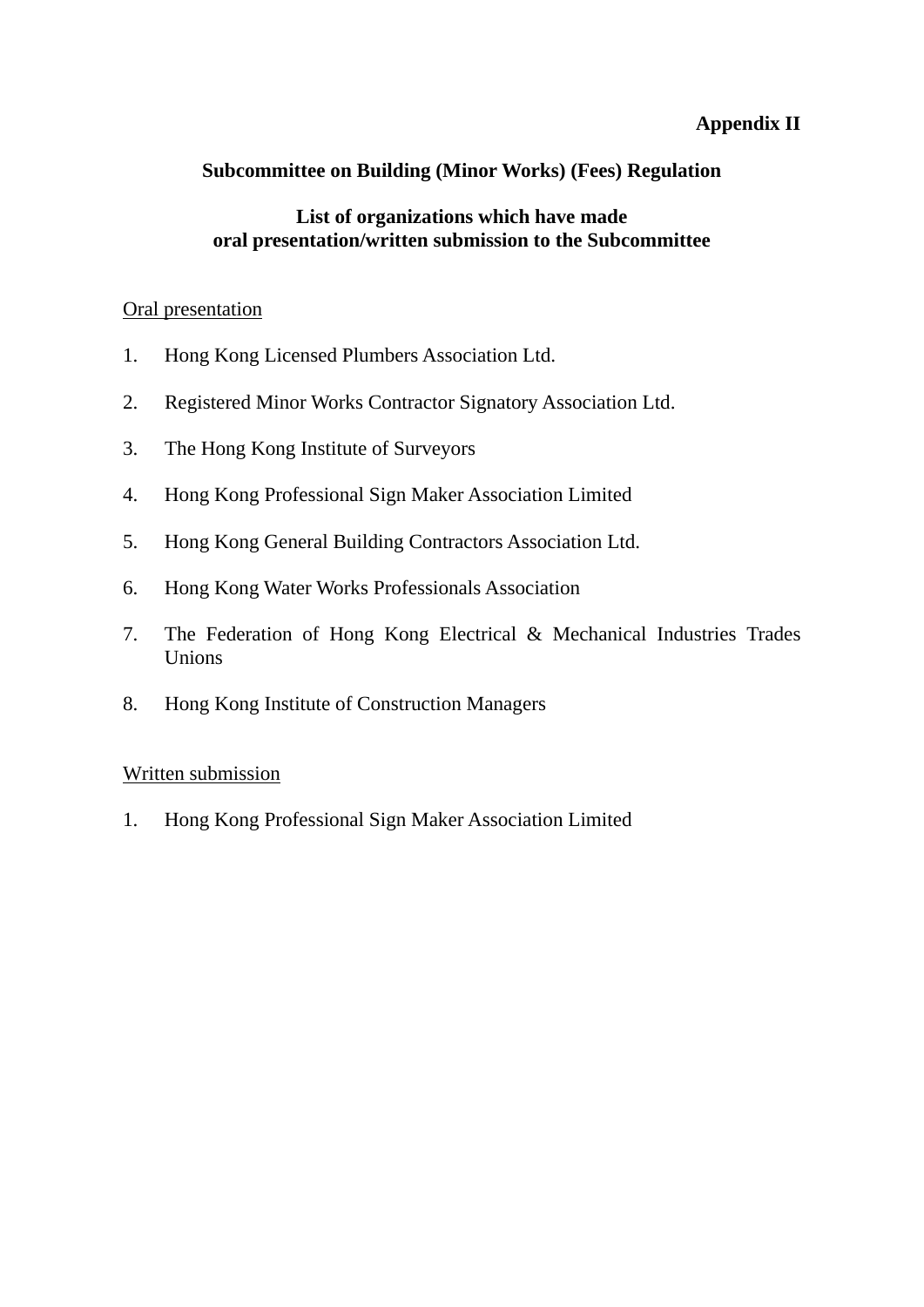### **Proposed amendments to the Building (Minor Works) (Fees) Regulation**

## **8. Fee for request for review: application relating to one or more items of class III minor works**

(1) The fee to be paid under section 26(2)(*b*) of the Minor Works Regulation for a request to review a decision or recommendation made in respect of an application is \$105.

(2) If the Building Authority substitutes the decision to which the request relates with another decision under section  $26(8)(a)(ii)$  of the Minor Works Regulation, the Authority must refund the fee paid for the request.

## **17. Fee for request for review: application relating**

## **to one or more types of minor works under one**

### **or more classes**

(1) The fee to be paid under section 26(2)(*b*) of the Minor Works Regulation for a request to review a decision or recommendation made in respect of an application is a fee equal to the aggregate of the amounts specified in subsection (2) in respect of each proposed authorized signatory involved in the application, or part of the application, in respect of which the request is made.

- (2) The amounts specified for the purposes of subsection (1) are
	- (*a*) if the highest class of minor works in which the individual is involved is class I, \$1,100;
	- (*b*) if the highest class of minor works in which the individual is involved is class II, \$810;
	- (*c*) if the individual is involved in class III minor works only, \$395.

(3) If the Building Authority substitutes the decision to which the request relates with another decision under section  $26(8)(a)(ii)$  of the Minor Works Regulation, the Authority must refund the fee paid for the request.